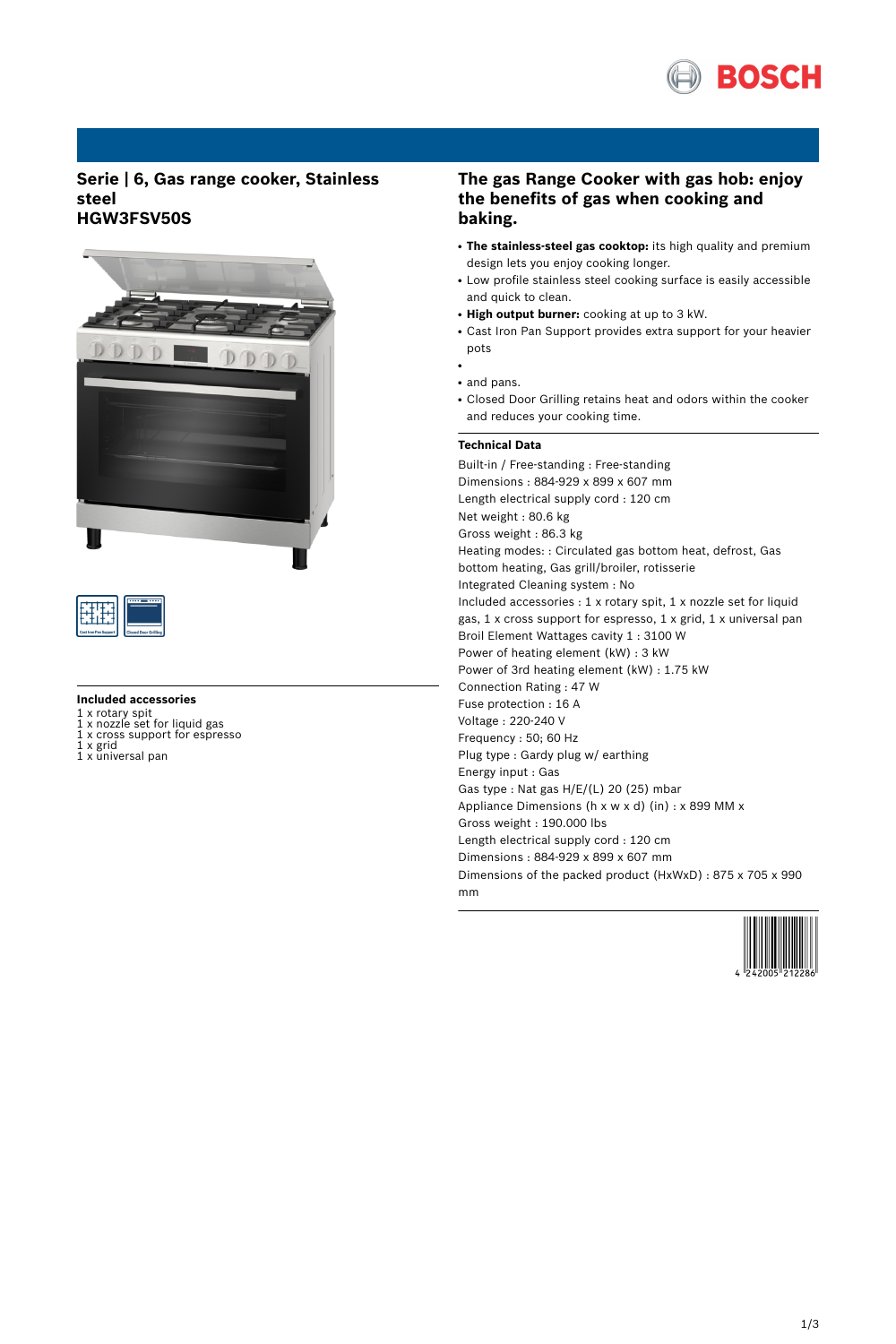

**Serie | 6, Gas range cooker, Stainless steel HGW3FSV50S**

**The gas Range Cooker with gas hob: enjoy the benefits of gas when cooking and baking.**

### **Cooktop:**

- Gas hob
- <sup>1</sup> rapid, <sup>2</sup> standard, <sup>1</sup> economy, <sup>1</sup> wok burner
- Front left: Rapid burner <sup>3</sup> KW
- Rear left: Standard burner 1.75 KW
- Center: Wok burner <sup>4</sup> KW
- Rear right: Standard burner 1.75 KW
- Front right: Economy burner <sup>1</sup> KW
- 1 Hand ignition
- Flame failure safety device
- Cast iron continuous pan supports
- Glass cover lid

#### **Type of oven / heating system:**

- Gas oven
- 5cooking functions: Defrost setting Rotisserie Gas grill Gas bottom heat Circulated gas bottom heat
- Rotary spit

#### **Design:**

- Extra large net capacity oven (125 l)
- smooth cavity

#### **Cleaning:**

- Full glass inner door
- Catalytic cleaning: Rear wall

#### **Comfort:**

- Halogen interior lighting
- Electronic timer
- Storage compartment

#### **Accessory:**

- cross support for espresso, grid, nozzle set for liquid gas, rotary spit, universal pan

#### **Technical Information**

- Preset for natural gas (20mbar)

#### **Dimensions:**

- Appliance dimension (hxwxd): 884 mm x 899 mm x 607 mm
- Adjustable feet by <sup>45</sup> mm